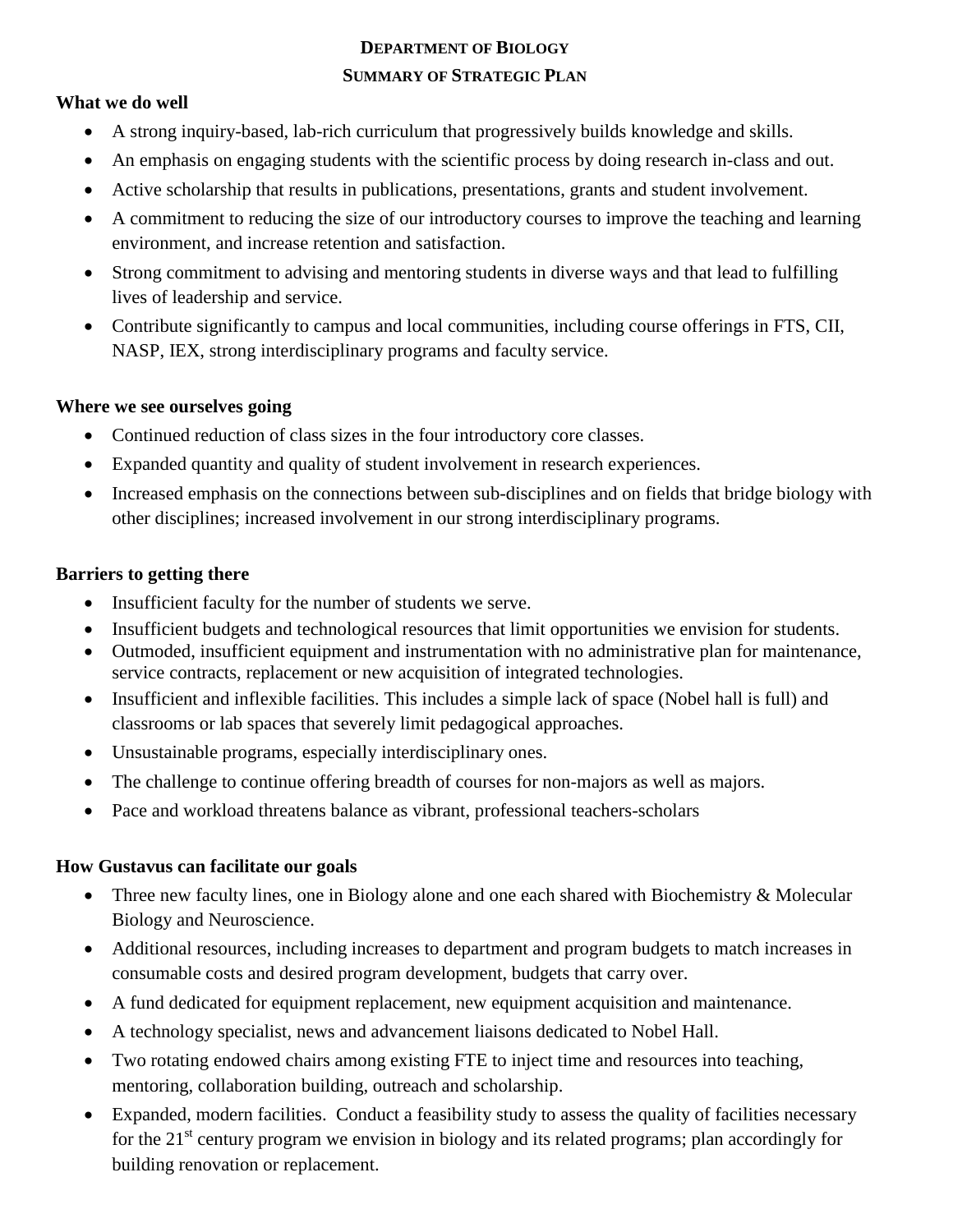### **DEPARTMENT OF BIOLOGY STRATEGIC PLAN**

### **SECTION 1: Biology Department Description**

### **1.1 Mission, Philosophy, Vision and Goals**

The mission of the Biology Department is to promote understanding and appreciation of the natural world among all students seeking to study life. We provide an exceptional educational experience by actively engaging students and faculty in biological scholarship at all levels.

We value a diverse learning environment that includes opportunities for faculty and students to: pursue research that leads to contributions in the field; engage in a broadly-based biology curriculum with rich experiential learning; forge connections among disciplines; model professional service and community leadership; and pursue vibrant sustainable professional lives. The Department aspires to be a supportive, innovative, diverse and collaborative faculty that mentors students to value life-long learning and apply biological understanding to their lives.

The Biology Department strives to prepare students for an increasingly complex and technical world, for careers and advanced study in biological fields. We seek to serve those interested in:

- 1. nurturing a curiosity for life-long learning in biology
- 2. obtaining a biology major
- 3. learning how biology intersects with and connects to other disciplines
- 4. engaging in collaborative and independent research
- 5. preparing for a career in biology or a related science
- 6. preparing for professional or graduate studies
- 7. enhancing a broad understanding of life, within the liberal arts

### **Philosophy**

The biology department is dedicated to:

- $\bullet$ cultivating excitement and interest in biology, and fostering an attitude of life-long learning
- $\bullet$ pursuing excellence in teaching
- encouraging and supporting active engagement in scholarship and service
- $\bullet$ developing analytical and critical thinking skills, scientific communication and science literacy among students; helping students make connections among disciplines
- $\bullet$ establishing a thorough understanding of the fundamental principles in the life sciences
- $\bullet$ developing whole persons by promoting intellectual, personal, leadership and social potential of our students, staff and faculty in an environment of respect and cooperation
- $\bullet$ supporting collaborative and interdisciplinary teaching, courses and scholarship

### **Vision For Our Students**

We envision that all students will experience biology as a relevant, empirical and interesting science, and will have the opportunity to understand and become engaged in the process of biological inquiry. We envision a curriculum that serves majors and non-majors that will prepare students to be good citizens, scientists, decision-makers, patients and consumers, and life-long learners of biology. Our major's curriculum will include a core of introductory classes structured to teach content and skills progressively, and a broad collection of inquiry-rich upper-level courses that encourages mastery of biological concepts and promotes critical thinking, analytical and communication skills as well as wonder regarding the biological world. We actively encourage students to link understanding within and among disciplines.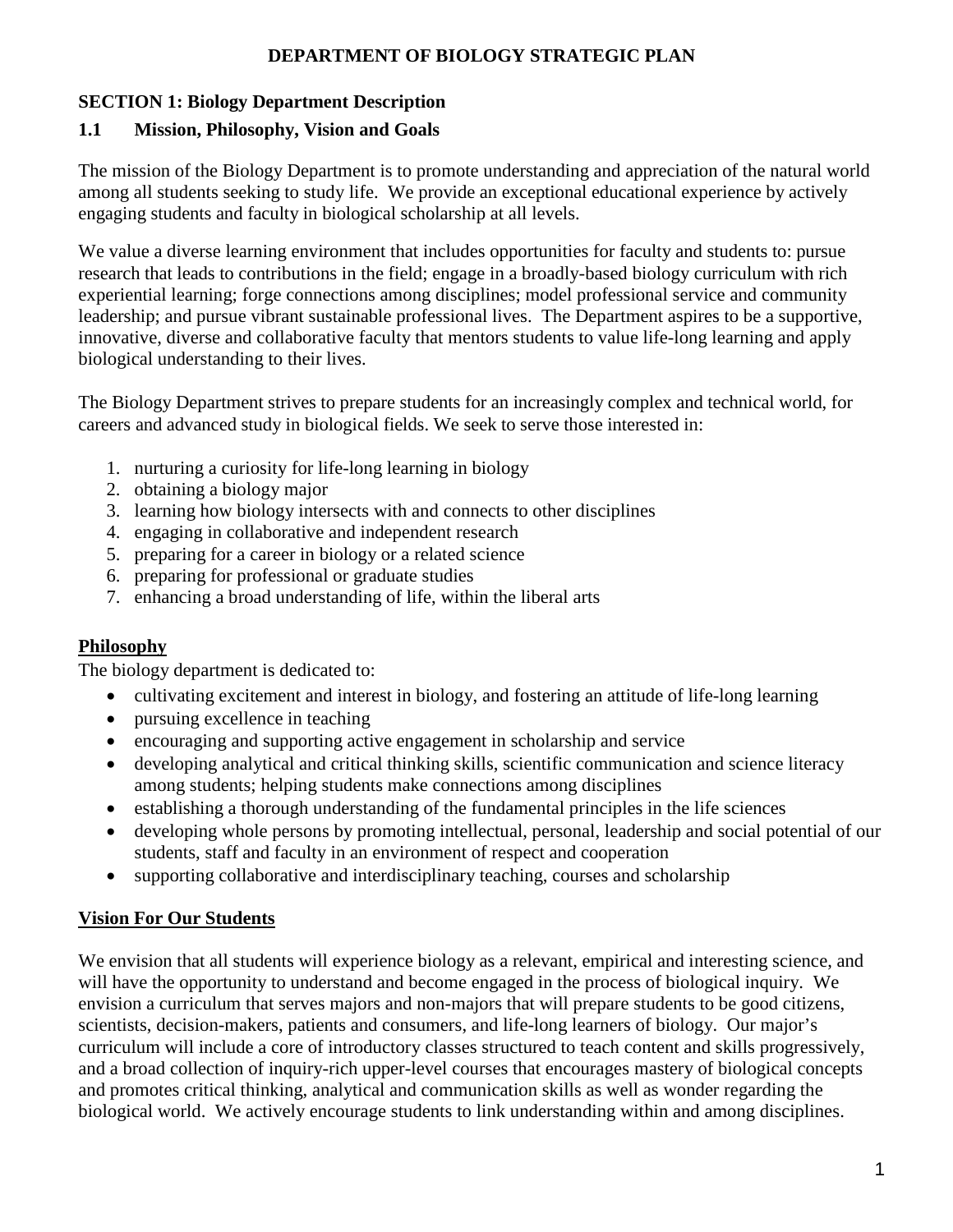For our students we aspire to:

- Engage students in small classes and research where we can use a variety of approaches (e.g. active learning, problem- and inquiry-based activities) that foster adaptability, curiosity and creativity, and promotes critical thinking, analysis and communication.
- Emphasize interdisciplinary avenues that blur perceived disciplinary boundaries.
- Provide students with hands-on experiences that use contemporary equipment, instrumentation and technological tools in both the field and laboratory, and promotes experiential learning by doing.
- Continue to support a curriculum that encourages retention of all students, especially those with unique backgrounds or learning strategies.
- Establish a peer mentoring program that includes tutoring, lab assistance and supplemental instruction, which ensures success of a diverse student body and builds leadership skills.
- Highlight the importance of biology to everyday life, to current and historical issues, and to help all students make informed choices about individual, social, local and global issues.
- Create and maintain environments where students feel a part of a scientific and social community and are excited to be in college, where students can do science and process experiences in small group gathering places, in discussions and via group projects, and develop as whole persons.
- Encourage experiential learning: international and in-country travel, field and lab work, community and service learning, participating in symposia and internships that foster responsible stewardship.
- Maintain good relationships with alumni and facilitate professional development post-graduation; encourage productive relationships between graduates and current students.

## **Vision For Our Faculty**

We believe that the quality of teaching and learning are improved if faculty are engaged in independent and collaborative research and professional development. Research reinforces a comprehensive understanding of biology and the scientific process, enhances the quality of instruction and mentoring, and provides research or career opportunities for students. Professional development also provides opportunities to grow as innovative and excellent teachers, and to serve a wider community. We aspire to be talented, inquisitive people committed to effective pedagogy and student mentoring, dedicated to the open discussion of ideas and the implementation of a collective vision. We envision for our faculty:

- Funding for high quality lab and classroom space, sufficient supplies, functional, contemporary instrumentation, access to broad journal databases and appropriate current technologies.
- Ability to support active learning pedagogies across our curriculum that require small class sizes, appropriate FTE and spaces to enhance innovative teaching and learning.
- Support for workshop attendance to learn new techniques and ideas, or to improve courses.
- Support for conferences and publications, alone and with students and to interact with colleagues.
- Opportunities to work in the field or lab with students and non-Gustavus collaborators.
- Time to pursue external and internal sources of funding; course releases and reward incentive for significant work related to grant development or curricular innovation.
- A broad definition of scholarship, inclusive of the scholarship of teaching and learning, interdisciplinary (ID) endeavors as well as traditional forms of scientific scholarship (discovery).
- Sufficient staffing to support interdisciplinary (ID) programs so that ID faculty can continue to teach ID courses while contributing to respective Departmental majors and pursuing scholarship.
- Active membership and leadership in professional societies as well as serving the Department as Chairs, in Gustavus faculty governance or as program directors.
- Support for faculty participating in, directing or chairing campus-wide initiatives, programs and committees. Campus service that does not preclude excellent teaching and scholarship.
- Resources for scholarly contemplation that lead to innovation and sustain a vibrant, professional life as teachers-scholars.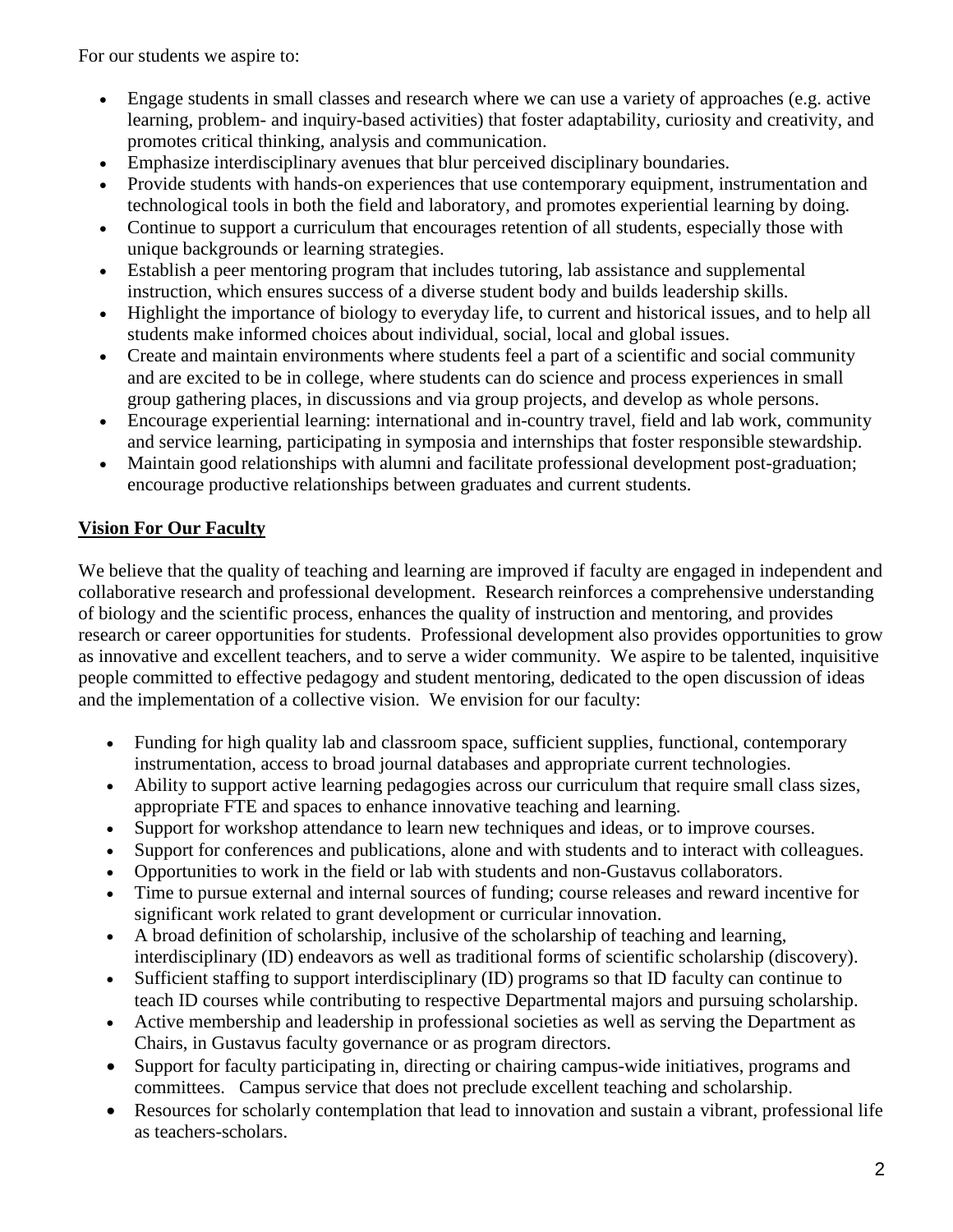### **Vision For The Biology Department**

- A faculty, staff and student body that is diverse and academically strong.
- Resources for department and ID programs including:
	- o new lines that allow more flexible FTE
	- o sufficient course, lab, travel and research budgets; stockroom and office support
	- o new equipment and instrumentation acquisition and repair (including service contracts)
	- o new or remodeled facilities
	- o supporting collaborative and independent scholarly endeavors
- A collegial department that succeeds by sharing a common mission and recognizing individual expertise. We strive for effective communication that promotes a vibrant intellectual climate.
- A model of shared governance where all members contribute talents toward leadership and stewardship of the Department and its programs; Chairs that effectively lead the department.
- Respectful understanding with other departments and support offices.
- Partnerships with government agencies, other schools and community organizations to support the educational, economic and cultural development of all learners, and to serve the community.
- External recognition that we maintain an exemplary program in biology.

### **Department Goals**

**Goal 1.** Ensure that all majors graduate with rich research experiences.

- **Goal 2.** Provide opportunities where students learn about and participate in cutting-edge science.
- **Goal 3.** Ensure and promote interdisciplinary avenues of teaching and research related to biology.
- **Goal 4.** Continue to provide opportunities for *all students* to become interested in, learn more about and be successful in biology.
- **Goal 5.** Foster opportunities for students to experience how biology is relevant to the world and to exhibit good citizenship and stewardship.
- Goal 6. Cultivate productive relationships between faculty, alumni, and current students that facilitate professional leadership skills and development for all.
- **Goal 7.** Ensure that all faculty members are supported as whole persons engaged in a vibrant, sustainable life as teacher/scholars.

### **1.2 Programs**

The Department strongly supports the excellent Interdisciplinary (ID) Programs of Biochemistry and Molecular Biology (BMB), Environmental Studies (ES) and Neuroscience. We communicate with ID Directors, fund ID courses and labs, advocate for additional funding, equipment acquisition and repair, offer courses and experiences for students in ID majors and minors, coordinate faculty FTE to teach both in ID programs as well as in biology, and advocate for teaching realignments when high demand ID courses require more FTE. Over half of our faculty teach in and/or serve as Directors for these ID programs as well as serve in different capacities for the Linnaeus Arboretum. We also offer a comprehensive course of study in the biological sciences with specializations. We provide classes that support HES majors, Nursing, Life Science Education, Elementary Education, General Education (8 NASP), Curriculum II (1/yr), the IEX (8/yr) and FTS (1 to 3/yr). As a department, we are many things to many people. We are proud of exposing so many students at Gustavus to the study of life in a rigorous, inclusive, interdisciplinary form.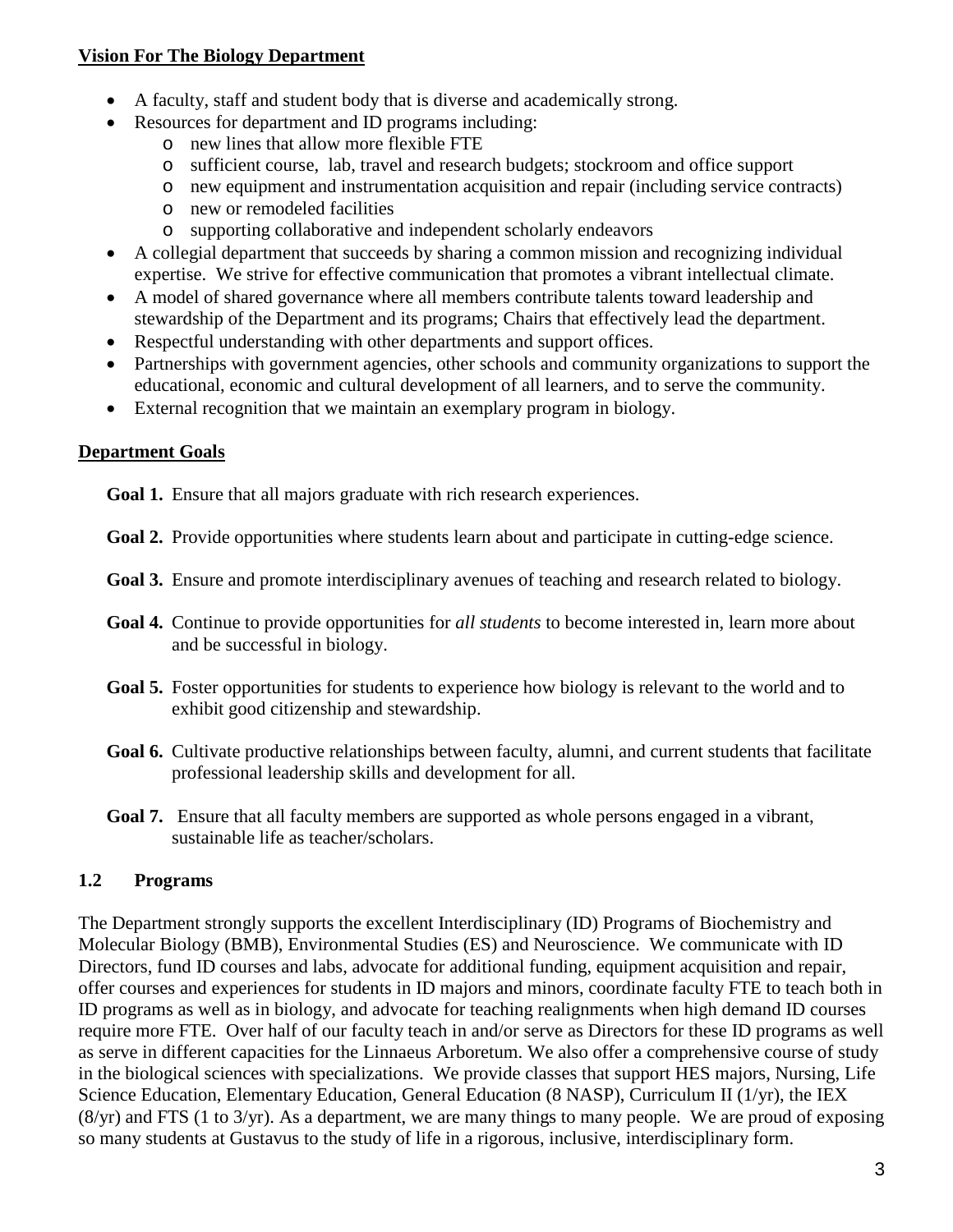### **1.3 Support Relationships**

The Biology major relies directly on courses offered by Chemistry, Education, Mathematics and Computer Science. Additionally, interdisciplinary majors and pre-professional students frequently enroll in PHY, ENV, ENG, GEO, GEG, HES (214/234/235), REL (243/253), PHI (109/251) and PSY courses. Our courses and student research rely heavily on the Arboretum, GTS, the Library and the Writing Center. Many of our students study abroad (125 in last eight years), enroll in career explorations or internships (202 students over past five years) or use Center for Vocational Reflection (CVR), Counseling and Advising. We work with the Diversity Center, CICE, and Admissions to ensure recruitment and success of all students. Prospective students are drawn to Gustavus because of our excellent reputation as a high quality biology program that provides a diverse, yet focused experience for students. Our program draws many students to the College, but not all the incoming first year students who cite biology as a potential major remain in the major. Thus we draw in students for other majors and programs. However, none of our majors can graduate without the reciprocal contributions from all academic departments and support offices on campus; we cannot think of any office or department that does not support our mission and vision.

### **SECTION 2: STRATEGIC REVIEW**

### **2.1 Strategic Issues**

Over the past five years, an average of 50 majors graduated from the Biology department, with larger numbers recently ( $n = 51-64$ ; 20 minors). We serve almost half of each incoming class in our Principles of Biology class (Bio 101; 5-year average enrollment  $= 253$ ) and we provide courses for many other majors (see 1.3). In 2004, we divided what had been two very large sections  $(-150)$  of Bio 101 into five somewhat smaller sections  $(-55)$ . In 2005, we also divided the next two introductory courses in our core, Organismal (Bio 102; ~45 now) and Cell & Molecular (Bio 201; ~ 45 now) into four and two sections, respectively. These subdivisions entailed a reallocation of faculty effort from upper-level courses to introductory classes. Five consequences of efforts to reduce course sizes have been: 1) improved student experiences in our core classes; 2) increased satisfaction in teaching and opportunities for more active learning pedagogies; 3) increased retention of students; 4) increased student demand on our time because we are more able to invite engagement, and; 5) an increased *in*ability to offer research-rich, upper-level courses. When we subdivided our core courses, we also added non-majors and more FTS courses and regularly offer CII (in 2007, 3 FTS, 8 NASP and 1 CII). We maintained strong IEX classes (8 in 2007). The required 'core capstone' (Bio202) remained at 70-90 students. Our affiliated ID programs continued to strengthen and grow (46 BMB majors, 28 ES majors/minors and 32 Neuroscience minors); demand for classes in ID programs challenges the ability of ID faculty to contribute to the introductory core or to general education. Also ID programs struggle to staff their courses because of Departmental needs (e.g. ENV110). Since we changed our core and general education in 2004, average teaching loads went from one quarter or one third introductory courses annually, to one-half of the total load, even with the addition of one new line to the department. At the same time, our offerings of Bio396 (Directed Research) went from four over three years to only once. Also, many upper level courses that were offered annually now must be taught every other year despite demand for diverse biology electives. We have little opportunity for developing new courses including off campus study abroad, interdisciplinary courses or team taught courses. Finally, our workload is compounded by the fact that while the College went to a six course load, we did not (see Section 3.1).

Reduction of introductory course sizes, success of ID programs as well as our commitment to serving the whole campus have shaped the challenges and opportunities we now face. The biology department is many things to many people. We draw in and nurture numerous, diverse students; we contribute widely to the general education mission of the institution; we help to run strong ID programs that are in demand. We offer a variety of courses and high quality experiences to meet the needs of a changing  $21<sup>st</sup>$  century work environment. However, our successes present challenges; as a department we are stretched thin. Outside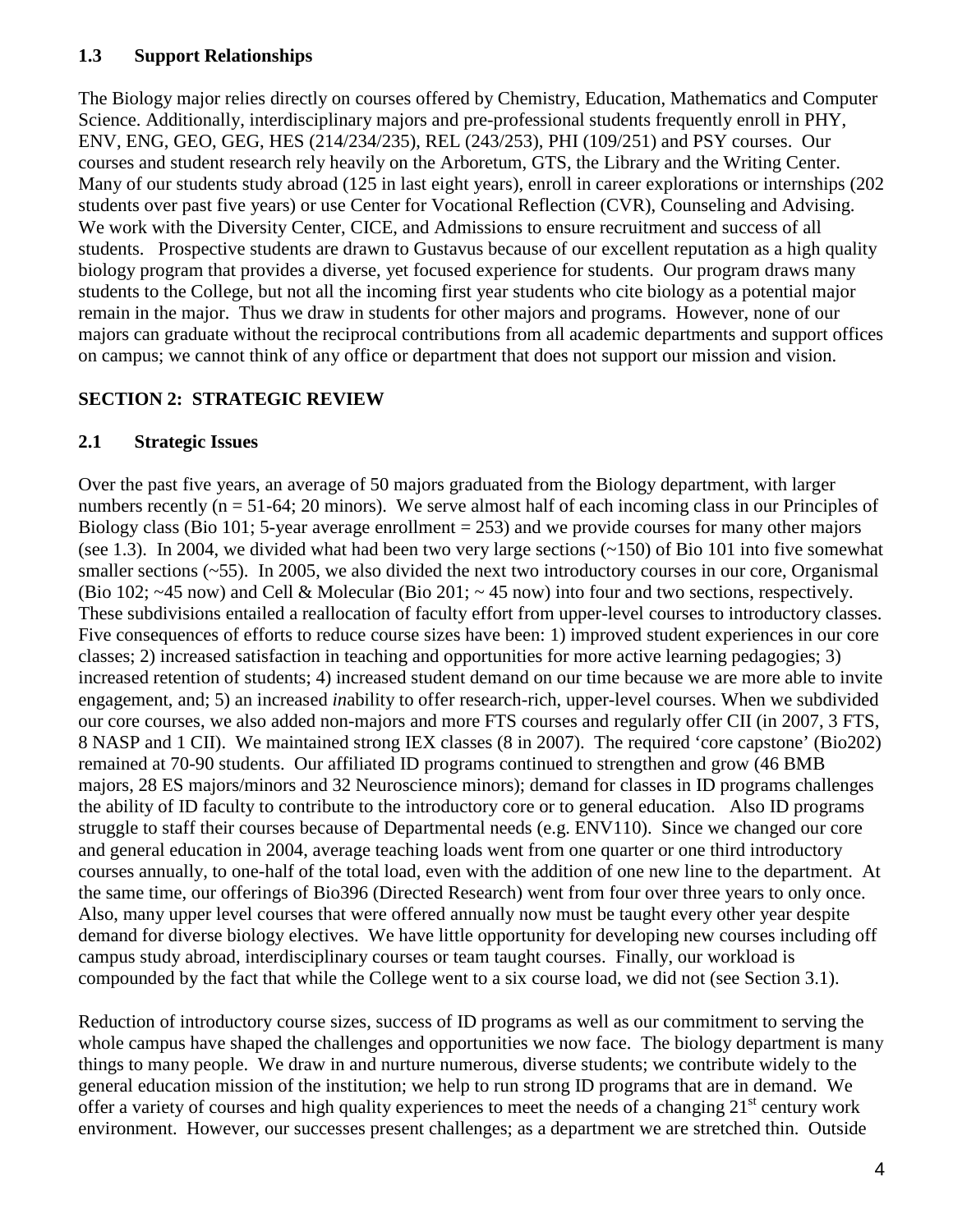evaluators have independently commented on this reality, "The biology department has more students than chemistry, mathematics and physics departments combined while having a similar number of faculty as the chemistry [and the MCS] department. This is a huge burden when trying to encourage undergraduate research" (HHMI evaluators 2007) and when serving the campus in ways that other large departments opt out of (e.g. via CII, IEX and FTS).

### **Strengths**

The strength of the biology department lies in its talented, committed faculty, staff and students who are actively engaged in scholarship and who work well together. We are a collegial department that shares a common, cohesive vision of what we want for our students and ourselves, and we discuss how to implement this vision in regular meetings and retreats. Over the past years we have made great curricular strides, retained a higher diversity of students, reached out to non-majors and succeeded at attracting excellent new colleagues while making significant contributions to the life of the whole college.

What we do very well includes:

- We have a strong core of courses in the major that progressively develops content and research skills. This is complemented by a nice breadth and depth of upper-level, research-oriented courses spanning many subdisciplines within biology.
- Most of our courses (25 of 27) have labs that introduce technical skills and the methodology of science; we teach science by having students do it (especially in upper-level courses).
- We offer three cutting edge ID programs in high demand and relevant to our complex world.
- We strongly support FTS (1-2/yr), CII (1/yr) and NASP (8/yr) courses; we offer non-majors a unique perspective and way of knowing and seeing the world via biology.
- We offer many experiential IEX courses (7-8/ year), including travel and on-campus.
- We have high achieving graduates, who are successful in top doctoral and medical programs, and innovative careers (51% of majors graduate cum laude or higher vs. 41% for all Gustavus students).
- We mentor and engage students deeply via research, our classes, in service and advising roles.
- We prepare students well for an array of graduate and professional schools, careers and service.
- In 2007-08 faculty acquired external grants totaling over \$1.25 million. Our ability to secure significant funding while carrying a heavy teaching and service load speaks highly of the outstanding research trajectories that we have built. We remain committed to collaborative research because we think that engaged scholars make the most effective teachers.
- We are active scholars who model engagement and service in the broader scientific community. Each of us conducts research during the academic year and/or summer with students or colleagues. We publish, we present at local and national meetings, we serve our professional societies, review articles, and serve on advisory boards. In average years, department members present collaborative or independent research at 15 conferences (>23 presentations). Our intellectual work is disseminated in excellent forums and reflects well on the department, and on Gustavus as an institution that values the life of the mind.

### **Weaknesses**

Our vision is to provide all Gustavus students the opportunity to engage in the study of biology via experiential, high quality teaching and learning environments. The vision for our majors and minors also includes offering small classes that prepare students with content and skills for specialized, research-rich upper level courses, professions, and research collaborations with faculty who have the time to effectively mentor students without burning out. Our vision for the department is to ensure that faculty can effectively continue to run strong ID programs (BMB, ES, Neuro and the Arboretum), participate in significant faculty governance or development roles, and develop new courses (ID, collaborative or study abroad). We find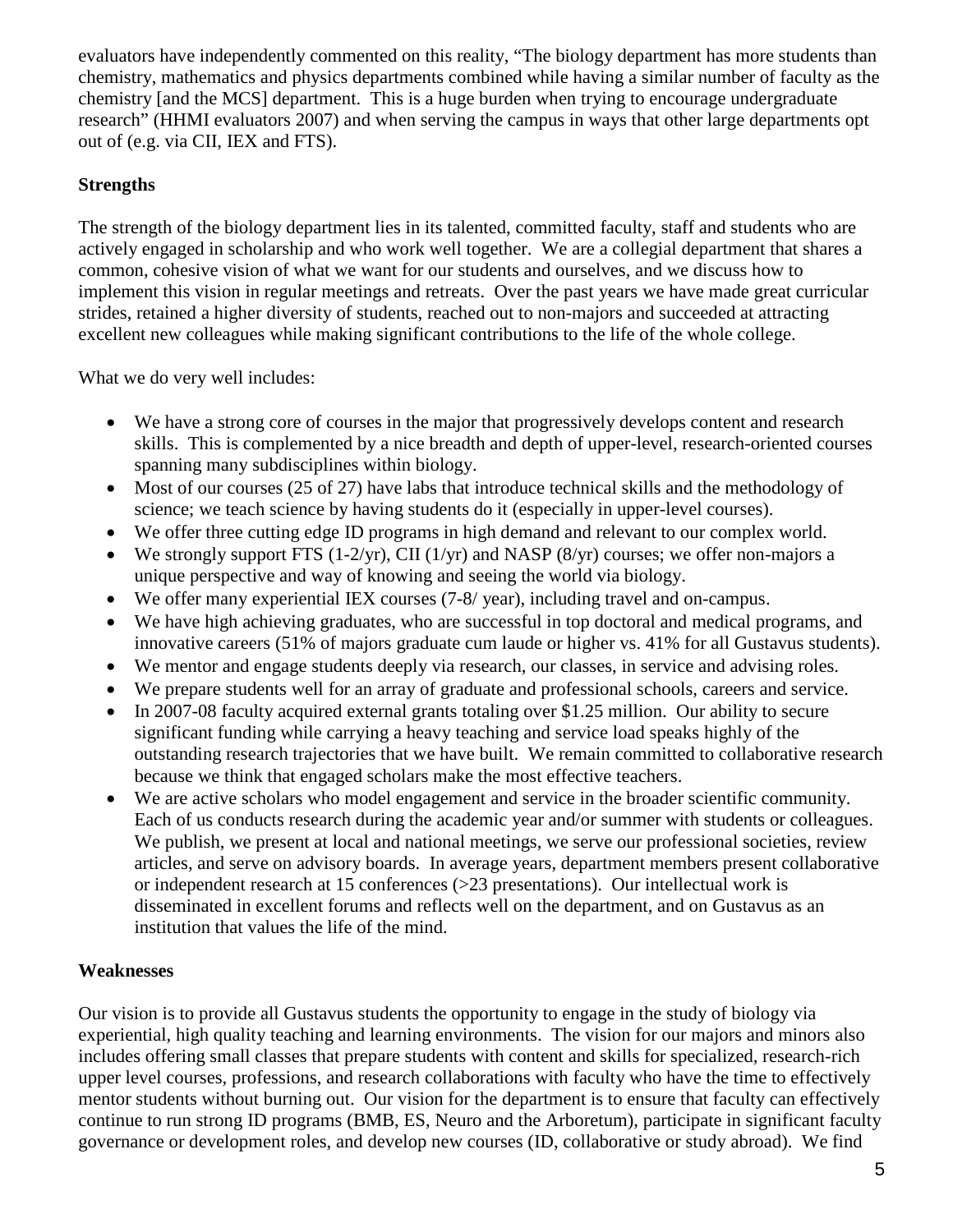ourselves unable to do all of this. We offer smaller introductory courses, but not really small enough to engage in the kind of pedagogy we would like (project or problem-based inquiry-driven and discussion-rich courses). We offer research-rich upper-level courses, but lack the time to mentor more than a few students outside of class; instead we encourage many of them to seek experiences off campus. More majors equate to more advisees and we must set priorities with limited time; sometimes our students get the short straw. When we have time, we produce quality scholarship, but we lack time to read, reflect, write grants, create new research or finish manuscripts. We contribute significantly to service on campus, but do so at costs to teaching and scholarship. Expectations of time and energy are increasing among faculty who serve as Directors, Chairs or who are on significant committees. Our classrooms are dilapidated, noisy and unsuitable for creative teaching, the roof leaks on expensive equipment, and we have no administrative plan for upgrading or maintaining old technologies or acquiring new ones. The danger of burning out and settling for a lesser vision is real. As a hub discipline that studies the beauty of life, our courses and experiences are relevant to many different people; we, like many departments, are proud of the multifaceted role that we serve in a quality liberal arts education, but we are stretched thin. We are first and foremost dedicated teacher-scholars aiming to serve all students who seek to study of life. To continue to serve at this level we need additional resources. Do we want to be a better department than Gustavus can support?

### **Challenges**

Our biggest challenge is that we have a gap between our vision and our reality (outlined above). Others:

*Social trends*: Attitudes toward science in the U. S. present challenges to biology educators, as polls show that 40% or more of the populace do not accept evolution. We see a number of students from this background despite the fact that patterns in biology make no sense without viewing them in an evolutionary framework. Another social challenge has been dubbed "nature deficit disorder," in which students lack experience with and understanding of the natural world. Both of these trends provide us with opportunities for expanding our students' horizons.

The frontiers and growth areas of biology tend to be in interdisciplinary areas, and these areas also tend to be rich in applied and ethically relevant questions. Bioethics, bioinformatics, conservation, cognition, genomics and many other fields pose real challenges for society as well as our department. We dabble effectively in many of these areas, but are challenged to engage these fields in a more comprehensive way that would educate students while preparing them to wrestle with and provide leadership on ethical questions raised by these fields. New interactions with Philosophy or Religion can bridge understanding.

*Economy:* Biology is a resource-intensive field and the worsening economy clearly presents a challenge in the context of the College's overall budgets and tightening of external sources (our course, field travel and equipment budgets have remained static despite a doubling in some costs like vans or consumable supplies). The decline in purchasing power of the department, library and computer budgets has compromised our ability to teach using current technology and experiential pedagogy.

*Technology:* Biology is technology and equipment-intensive, and we must prepare students for complex, technical work environments. Acquiring imaging instrumentation in the HHMI grant is a good start. We have no real reliable mechanism to acquire, maintain or upgrade our large inventory of equipment and instrumentation or cover service contracts. Much of our equipment is old and in need of constant repair. Faculty must maintain and repair the items; technicians won't touch some of the instrumentation because of its age, or parts are no longer available. Our classrooms and labs are woefully dated and restrict innovative pedagogies, especially relative to comparison colleges. Students regularly complain about our technology and computers. We also are challenged by GTS and IIAC, and do not get adequate help in implementing new and flexible technologies both in the classroom and the lab. A dedicated GTS person who knows about interfacing and biological instrumentation is essential.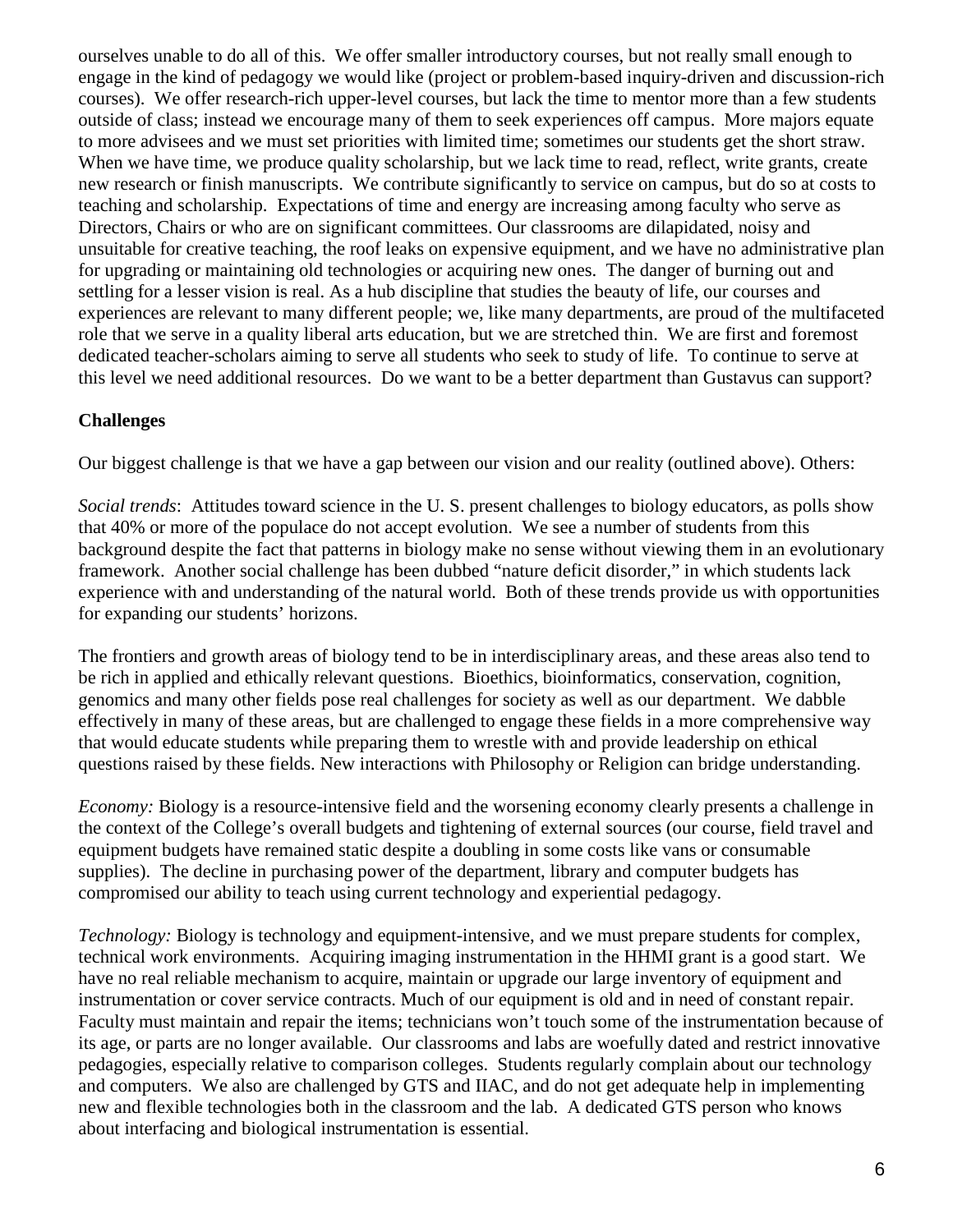## **Opportunities**

Our vision and associated goals reflect a sense of the opportunities that we face, including:

- To educate students in empirically-based science, especially the ability to learn about and do research in or related to the natural world through observation, inference and experimentation.
- To implement engaging, supportive, and collaborative learning environments through changes in how we can offer courses and research.
- Developing appropriate facilities to support thriving innovative teaching and learning environments.
- To engage and prepare students to use complex technologies and techniques currently in use, and ones that may predominate in the work environments 10-30 years from now.
- To develop innovative infrastructure and program support that results in a more visible, vibrant community of learners that continues to attract high quality prospective students.
- To continue preparing students for lives of leadership and service while excelling in their chosen discipline by having more time to mentor students in enhanced curricular or extracurricular settings.
- To engage students in ways of thinking about and addressing issues that lie at the intersection of many disciplines; to prepare students well for careers that transcend disciplinary boundaries and to nurture development of a truly integrated liberal artisan hungry to seek out new connections.

# **2.2 Barriers**

The barriers to becoming the department we envision can be distilled to:

- Insufficient faculty for the number of students our department serves.
- Insufficient dedicated funding, stagnant budgetary, technological and library resources to provide our students the education we envision for them.
- Insufficient, outdated and inflexible facilities. This includes a lack of space (Nobel hall is full), and spaces (classrooms and labs) that aren't easily adapted to flexible, innovative pedagogies.
- Insufficient time or opportunity to pursue endeavors that sustain our creative professional lives as scholar-teachers.

## **SECTION 3: STRATEGIC INITIATIVES AND RECOMMENDATIONS**

**3.1 General Recommendations** To overcome the barriers listed in Section 2.2 we recommend:

**Three additional faculty lines** would allow us to dedicate the time and energy necessary to making our vision a reality. We propose that two of these positions would be shared (one each) with the Biochemistry & Molecular Biology (BMB) and Neuroscience programs, with the third entirely in Biology. These positions would help sustain these currently unsustainable, but critical ID programs and support our goal of interdisciplinarity. The new hires could contribute to rapidly growing fields such as bioinformatics, biomechanics and systems biology. Together they would allow more flexibility in teaching assignments (e.g. one person wouldn't be required always to teach a particular course) as well as a reduction in teaching load. The six-course load has not translated into a reduced teaching load in biology; rather it has codified an existing load of 12 contact-hours per semester. Our major is one of the three largest on campus (~230 students). In 2007, we instructed 1,060 students (excluding BMB and Neuro courses); this number does not account for the fact that, on average, we teach all these students 6 hours per week (3 hours lecture and 3 hours lab). We teach ~50% of the incoming class. Compared to many departments, we teach more hours. For example, Psychology counts lecture and labs as separate courses; using this metric we teach an 8 course load, and other departments teach only nine contact hours while we teach 12. We request 9- 10 contact hours, which seems more in line with the rest of the College. Additional FTE would provide time that would support all our stated department goals.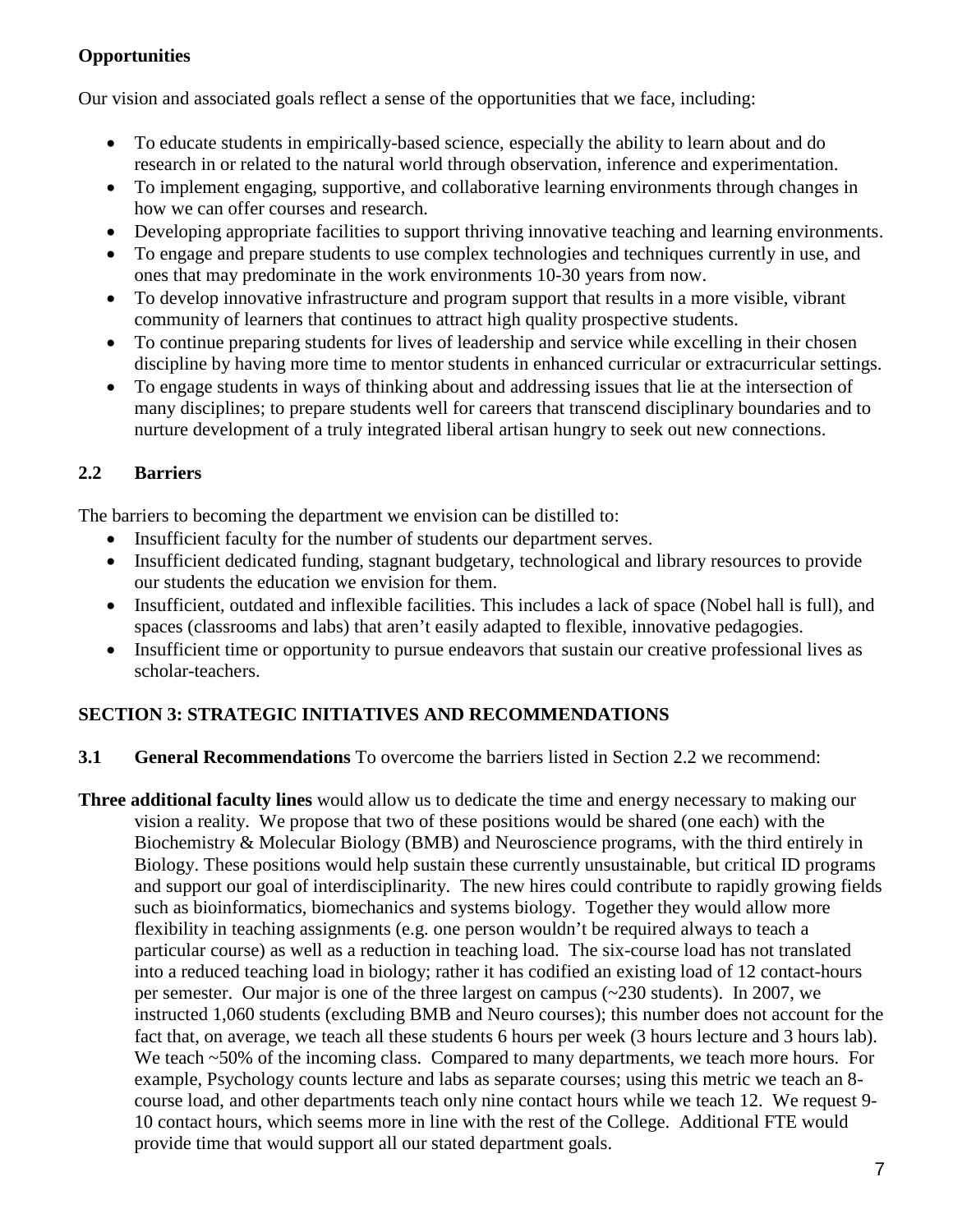- **Expanded, modern, flexible facilities** to allow pedagogies that transform introductory, ID and upper-level courses (See Goals 2-4). A feasibility study is required to see if Nobel can be remodeled with an addition or if a new science building is warranted to support the program we envision. All attempts to address future science facilities should be driven by programmatic goals for student learning, the curriculum and environmental stewardship (Keck Consultancy report). Nobel Hall is full; we've been cannibalizing space for so long that no open space remains for offices, classes or storage. The building is old, noisy, leaks and is in need of significant modification to enhance learning and research environments. Labs lack storage space for specimens or teaching materials, and technology. Expanded, modern facilities would further enable us to use innovative pedagogies and offer varied experiences instead of relying so heavily on lecture in fixed seating. We could use more case-based teaching or discovery labs that benefit from moveable furniture in an open room with computer-equipment interfaces. Second, a building with welcoming spaces retains students inside of it and emphasizes science as a social endeavor. Well-designed buildings can transform the intellectual climate of a campus. Third, it helps with College recruitment; the sciences are a draw for prospective families*.* For example, St. Olaf and Luther both opened new science facilities recently. We offer excellent experiences, but perception matters and science buildings can impress or turn away prospective students. *Contemporary science facilities would be a visible manifestation of the vibrant program we have and would demonstrate institutional commitment toward the sciences; they are imperative for Gustavus to remain competitive*.
- **Additional dedicated resources** sufficient to support student use of techniques, instrumentation, technology and literature relevant to the evolving state of the field. This includes:
	- o Department budgets that increase and reflect the increased expenses of field (e.g. van permile costs) and lab (e.g. consumable and instrumentation), overload or research-based IEX classes, and new courses that emerge from HHMI program development.
	- o Department budgets that do not expire every year, to allow long-term budgeting.
	- o Dedicated funding to acquire instrumentation, maintain, replace and service instruments. From the greenhouse, to the 20-year old autoclave and frequently-repaired incubators or jury rigged equipment, much of the major instrumentation in Nobel is old or damaged and carries no plan for replacement. Maintaining functional and contemporary instrumentation is our best strategy to mitigate challenges in the interim before new science facilities can be built.
	- o A full-time, dedicated technology specialist to serve our diverse and complex needs, especially as technology and instrumentation continues to change at a rapid pace.
	- o Two rotating endowed chairs among existing FTE to fund student-faculty research expenses and inject resources into research, similar to the Sponberg chair;  $4<sup>th</sup>$  year leaves for faculty.
	- o Increased budget for journal acquisition in the library to maintain and expand journal access (especially electronic) for student and faculty scholarship.

### **3.2 Strategic Initiatives**

### **Goal 1. Ensure that all majors graduate with rich research experiences.**

Initiative 1.1: *Encourage research in classes that place high demands on technical and analytical skills, especially at the introductory level*. We enhanced inquiry experiences and our courses build analytical skills sequentially. We now want to offer even smaller classes, which allow real engagement with new techniques, technology and instrumentation (core class sizes no more than 25 rather than 45-90) and would increase student confidence with independent research design and analysis. Further reducing class sizes will require the additional FTE and budget increases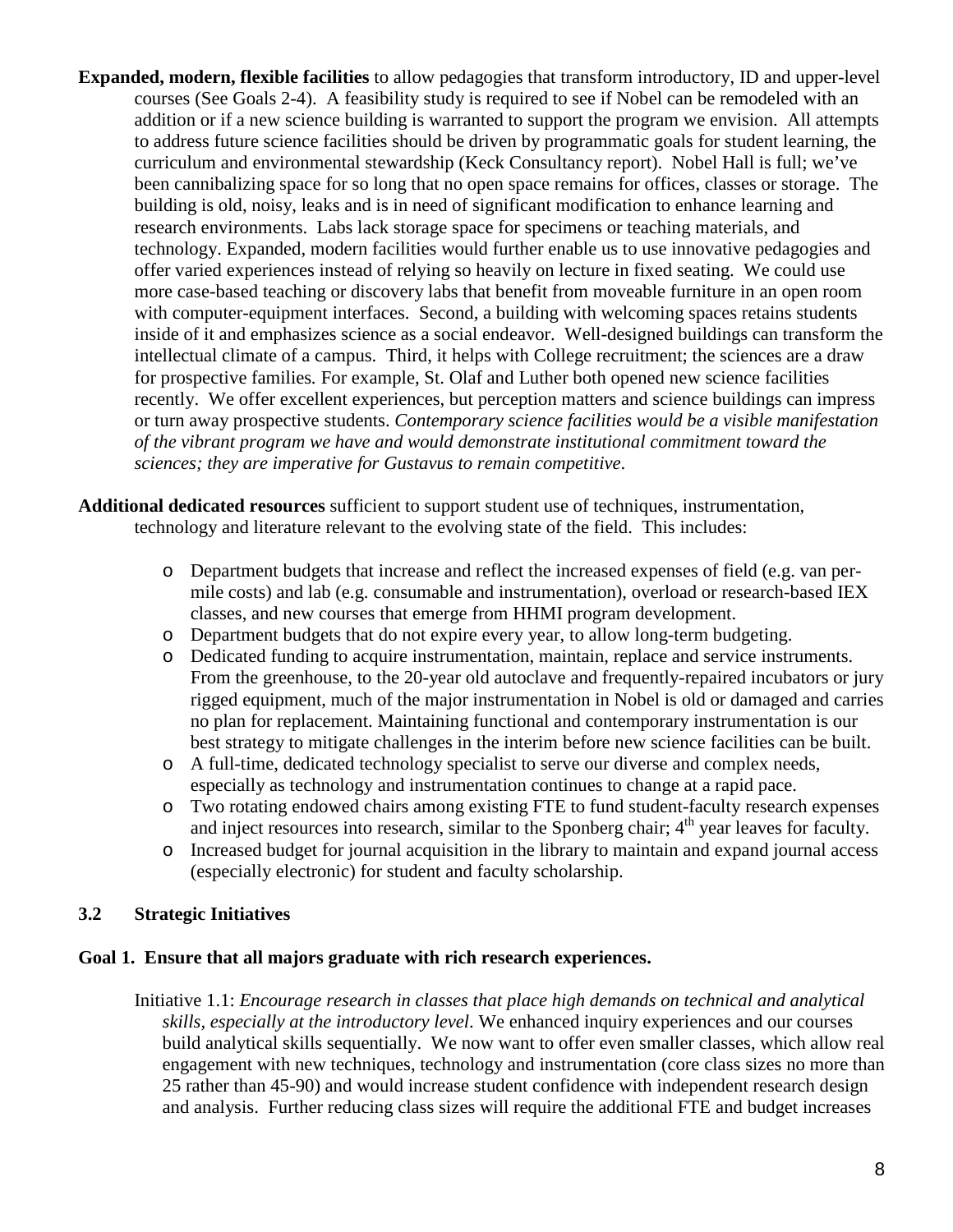also requested in this strategic plan. New and upgraded instrumentation, and a dedicated technology specialist would help us maintain instrumentation that faculty currently maintain.

- Initiative 1.2: *Implement a capstone experience*. Given current staffing and teaching obligations we cannot offer capstone experiences regularly and consequently only serve a small subset of students. We envision offering a diverse set of capstone courses regularly (e.g. Directed Research; Seminar-discussion-based upper-level courses; honor's theses).
- Initiative 1.3: *Garner institutional support that will allow us to expand the research offerings without compromising parity in lower division or general education classes*. Current schedules limit our ability to do intensive research in upper level classes while teaching large lower division courses. Faculty note, "we're short-changing student research experiences because of lack of time." This is especially true for those involved in ID Programs because they are involved in more than one department and find it difficult to participate in general education or core classes. By sharing two new FTE with BMB and Neuroscience, those involved with ID programs will have increased capacity to contribute to gen ed or biology core courses. This will also provide redundancy in expertise for elective classes and contribute talents to service endeavors. This also allows the ID programs like ES to plan for course offerings more reliably. Parity in who regularly teaches general education or core classes is compromised when only a few faculty are able to teach specialized courses in high demand. There is inequity in which faculty must give up upper level or research courses to teach general education or in the core.

Initiative 1.4: *Develop more independent and collaborative research opportunities*

- Two rotating endowed chairs among existing FTE to fund research expenses (lab purchases, student stipends, travel) and course releases like  $4<sup>th</sup>$  year leave (ala Sponberg Chair).
- Teaching-load credit for semester research collaborations with students and funding to support semester research. Reduced contact hours acknowledge that research requires significant development time and generates large grading loads (written and analytical).
- Research immersion during summer and IEX with funding for both students and faculty (2-4) each year in addition to existing Presidential collaborations; increase faculty stipend).
- Encourage and support experiential research projects like the Big Hill Farm, the Coneflower Restoration and the Solar Energy Services Model Initiative.

Initiative 1.5: *Raise the profile of research currently being done by biology students*. Promote peer learning by encouraging to present research in classes and research symposia. Display student posters in different venues on-campus. Fund presentations at regional and national meetings. Encourage community outreach with lay audiences. Support ways for faculty to have time to mentor these endeavors. A dedicated liaison to Marketing and Communication, and Advancement could help us do a better job telling our good stories.

Initiative 1.6: *Encourage students to conduct research at institutions and agencies that can provide a critical mass of researchers and state-of-the-art facilities*. This is possible through better advertising and advising when we are not able to currently serve all the students interested in conducting collaborative research.

### **Goal 2. Provide educational opportunities where students learn about and participate in cutting-edge science.**

Initiative 2.1: *Dedicated annual budget line and ultimately an endowed fund to maintain, repair and replace equipment and purchase new, cutting-edge instrumentation.* Cutting-edge research requires new, upgraded and maintained instruments and equipment at all scales (from pipetters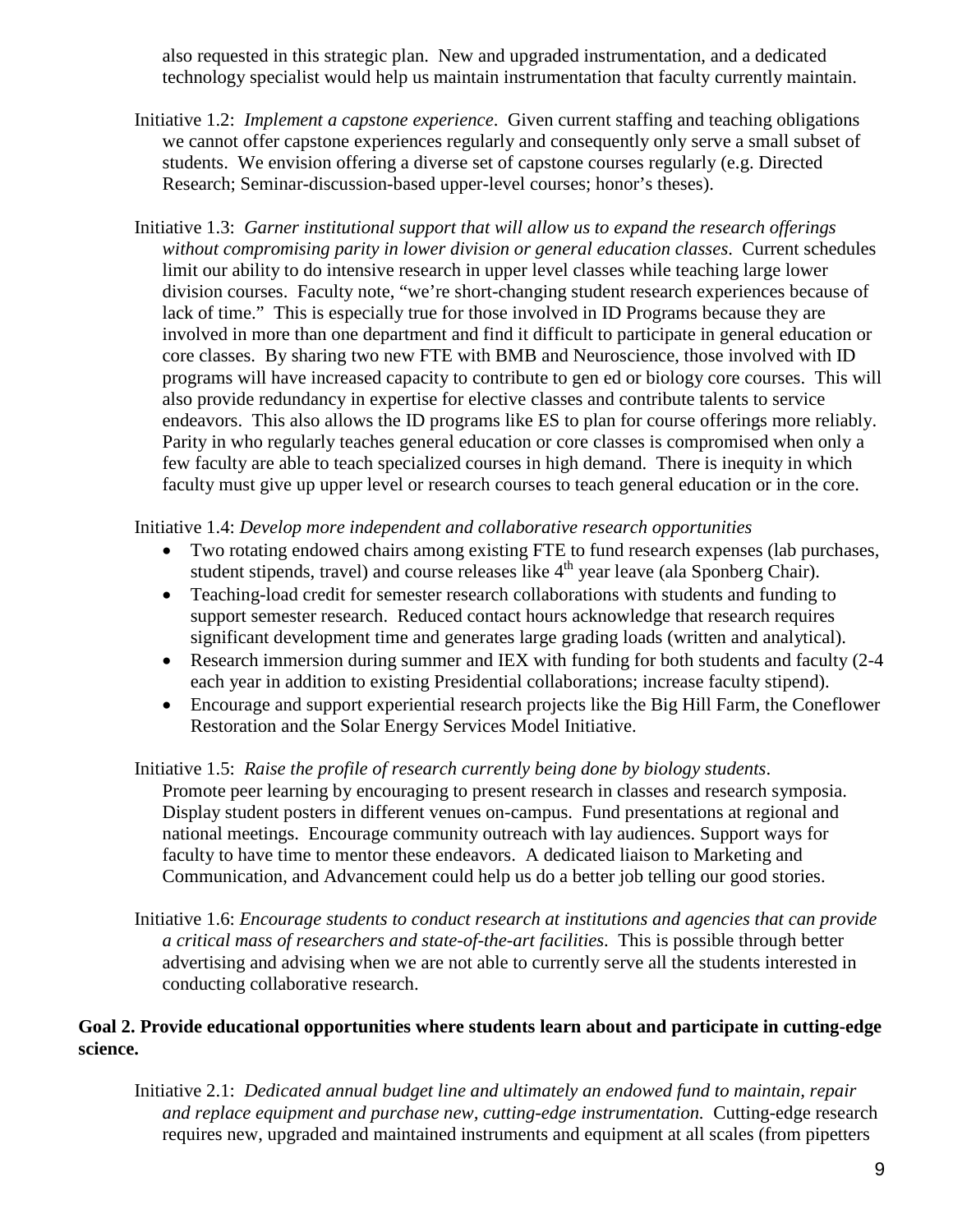and microscopes to autoclaves and imaging instruments). We constantly request funding just to repair our old instrumentation; faculty spend an inordinate amount of time maintaining old equipment; the college has no real plan for replacement, maintenance or repair let alone new purchases. These issues have been identified in the strategic plans for every department and program in the natural sciences division as well as Psychology. A line in the College's annual budget should be established immediately to begin to address this acute need and diligent effort should be expended to increase the funds in this line sufficient for the need. Ultimately an endowment should be established, but need cannot wait. Today, we envision a \$5 million endowment which would provide ~\$225,000 annually, which is an amount our peer institutions spend. Half of this could be distributed in an annually rotating manner to a program or department, while the other half could be divided equally among remaining departments to support purchase of intermediate priced instruments (\$50,000 per item).

- Initiative 2.2: *Hire a dedicated technology specialist to assist faculty with technical and instrumentation needs*. As we use more technology and instrumentation, the needs for support increase. Instruments are complex. Support needed includes timely and proactive maintenance of all computers, peripheral device interfacing, discipline-specific software applications, programming, and computer-controlled data acquisition. Expanded and flexible computer technology is needed for classrooms and labs (not necessarily fixed stations).
- Initiative 2.3: *Establish and equip an ID Imaging Center to provide student access to current and emerging technology*. This was part of the successful evolving HHMI proposal, but it still requires development funds to support purchase of instruments such as confocal microscopes, visualization workstations and a regular budget for operations, software, equipment maintenance and supplies to effectively support teaching and research. In addition, the college did commit in the HHMI proposal to staff the center with a full-time director.
- Initiative 2.4: *Encourage pursuit of significant extramural funding or high profile scholarly endeavors by providing release time to faculty*. Cutting-edge science requires significant monetary inputs and a high research profile. Gustavus cannot provide everything we need so we must pursue extramural grants and multi-institutional collaborations, both of which require time and resources. We are excellent scholars and grant writers, but need time to obtain preliminary data, read, travel to conferences, and collaborate with other scientists so we can stay competitive. We propose course releases and leaves when we have opportunities to develop large grants or edit journals. A rotating endowed chair among existing FTE or new lines can also free FTE for individuals engaged in these significant endeavors.
- Initiative 2.5: *Bring in scientists active in frontier disciplines.* We propose: one term position that would bring specialties we do not house (Rydell-like position in ethics, science policy, energy), an expanded seminar series (fused with other departments and Midstates faculty, Nobel and Linnaeus Symposia attendees), and increased honoraria or travel funds for speakers.
- Initiative 2.6: *Increased budget for journals and journal databases* strengthens student information literacy, broadens students' horizons by connecting what they read in textbooks and do in lab with rapidly changing discoveries, and allows faculty to keep current. An external library review found that, "an overall increase in the library budget is the only solution…to maintain a quality science program." Unfortunately, since then the library budget has *decreased* by \$50,000.

### **Goal 3. Ensure and promote interdisciplinary avenues of teaching and research in biology.**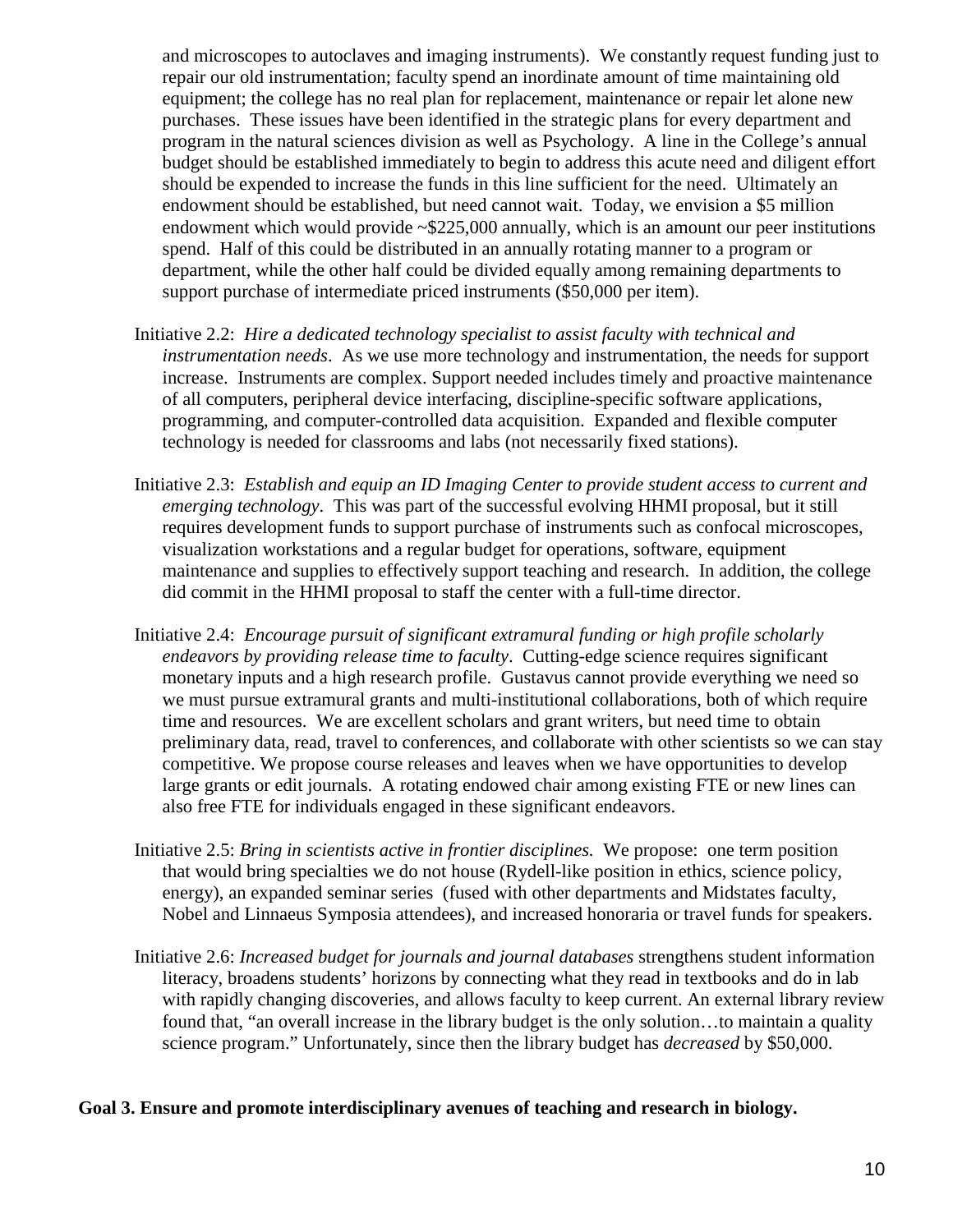- Initiative 3.1: S*ustain our interdisciplinary programs* **(Please refer to strategic reports by Neuroscience, Biochemistry & Molecular Biology, Environmental Studies and the Arboretum)**. Three additional FTE, two shared with BMB and Neuroscience will help to support ID programs that are currently unsustainable, to mentor and do research with the large number of students involved, to support current faculty overwhelmed in these programs, and to allow these excellent teachers to teach in core and general education classes. We need enhanced ID budgets to provide instrumentation and technological resources. We also propose:
	- Enhanced communication between all ID program directors and the administration; regularized conversations among departments and programs in and across divisions.
	- One rotating term position (Rydell-like) that would bring in specialties unrepresented in Biology as well as MCS, Physics, Philosophy, Geology, Geography, Chem and ES.
	- Consistently replacing positions when ID program faculty go on leave.
	- Co-teaching interdisciplinary courses by allocating contact hours more flexibly.
	- Establishing new ID collaboration grants like RSC; increase Presidential grant stipend.
	- Establishing course and instrumentation budgets, new equipment acquisition and maintenance funds; ensure budgets increase with costs of emerging technologies.
	- Ensure access to journals and journal databases.
	- Sharing the rotating endowed chair position (Initiative 1.4) with ID programs (eg. Neuroscience, Environmental Studies, Linnaeus Aboretum).
	- Having time and resources to develop deeper associations with alumni and friends of the college that work in interdisciplinary fields associated with biology.
- Initiative 3.2: *Develop more interdisciplinary courses, research opportunities, and an ID seminar series* (Initiatives 1.2, 2.3). We have excellent ID courses, but would like to offer capstone ID classes that draw more majors and minors. Additional faculty lines and resulting FTE flexibility would allow us to develop new courses, engage in more ID research and offer an ID seminar series. Endowment for a communal ID seminar series would help to interact with ID leaders, and be an important networking opportunity for everyone. Courses could be team-taught with faculty across disciplines and collaborative ID research would promote gain of different kinds of skills. We also want time to develop more associations that are community based and interdisciplinary in nature (e.g. environmental research and outreach like Big Hill Farm or Solar Energy Initiative and the Mayo Scholars program).

### **Goal 4. Provide opportunities for** *all students* **to become interested in, learn more about and be successful in biology.**

- Initiative 4.1: *Continue developing a rigorous, integrative curriculum that reflects the wonders and possibilities of the field, and that nurtures a passion for life-long learning*. Support and enhance innovative, student-centered pedagogies and active learning environments by reducing introductory core class sizes, maintaining upper-level offerings and FTS, CII and Gen Ed courses. Resources and facilities appropriate to pedagogies of engagement require an institutional commitment that includes:
	- Funding three new faculty lines to allow further size reduction of high-demand classes. New lines also allow reconfigured FTE to ensure continued involvement in FTS, CII, NASP courses, IEX, ID programs and the major.
	- Faculty continuing to develop innovative pedagogical approaches to the scholarship of teaching and learning, and other faculty development endeavors.
	- Two rotating endowed chairs that support collaborative faculty student research.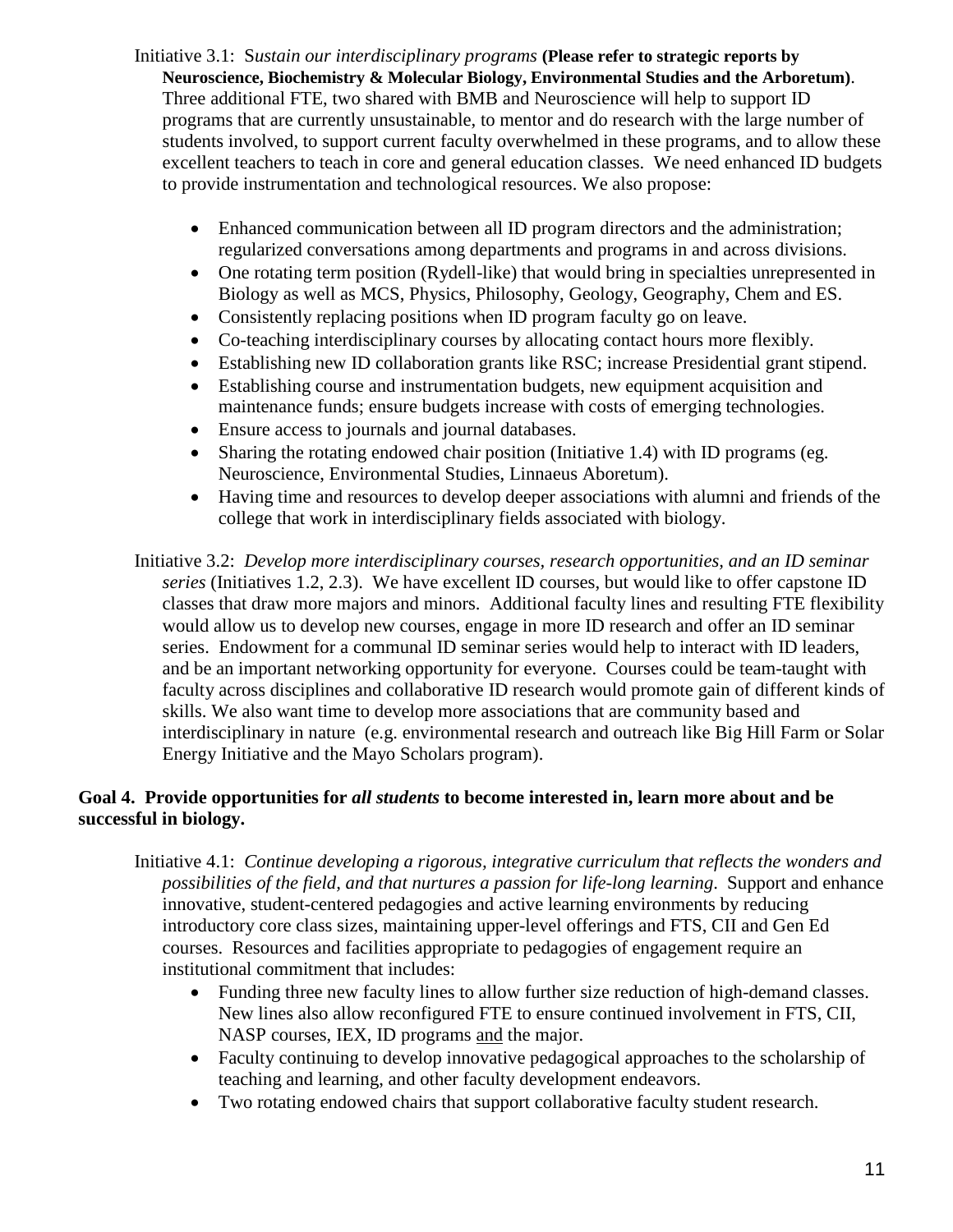- Facilities renovation or addition to enhance classroom and lab flexibility. Noise abatement (ventilation noise exceeds OSHA standards); facilities that encourage communal spaces for study and discussion.
- Allowing departmental budgets to carry over to encourage long-term planning.

#### Initiative 4.2: *Enhancement of tutoring and implementation of peer-mentoring, supplemental instruction* will require appropriate staffing and time for faculty participation; these new programs will be training students to become effective mentors.

Initiative 4.3: *Garner resources and better facilities to allow for innovative pedagogy* (see general recommendations)*.*

#### **Goal 5. Foster opportunities for students to experience how biology is relevant to the world and to exhibit good citizenship and stewardship.**

- Initiative 5.1: *Promote service learning opportunities in classes and research*. Additional lines would provide flexibility in teaching schedules for development time and provide time for the mentoring that service opportunities require.
- Initiative 5.2: *Encourage international and diverse cultural perspectives*. Advise students to study abroad; continue to offer international or cultural IEX courses; include global perspectives and encourage ID exchanges in courses. These types of courses often get cut when attempting to meet the basic needs of our majors and in our ID programs. New staffing would ensure that innovative, intercultural courses can be developed and taught regularly.
- Initiative 5.3: *Encourage students and faculty to serve as community resources on biological topics*. Use additional time that new faculty lines would provide to mentor students interested in serving in outreach capacities, work more with Education faculty and students to facilitate an understanding of how we can connect our interest in community action with community needs.
- Initiative 5.4: *Model and encourage connections between biological, economic, policy, resource stewardship, ethics, faith and vocation*. Have time and resources to incorporate issues and research into courses; partner with CVR, Johnson Center, the Linnaeus Arboretum, the Diversity Center, Education and other campus entities to do research and outreach, and to teach.

### **Goal 6. Cultivate productive relationships between faculty, alumni, and current students that facilitate professional development and leadership skills for all.**

- Initiative 6.1: *Maintain better contact with alumni and offices on campus*. Continue publishing a department newsletter, enhancing social networking websites (Facebook or blogs) and updating alumni boards. Enhance databases of graduates in department and with the Office of Institutional Research; better publicize the activities of current and recent majors by meeting regularly with a dedicated liaison from Marketing and Communication; make time and have resources to encourage alumni to return to campus to share their stories with current students. Establish and enhance liaisons with Alumni and Advancement as a way to further develop networks and resources. Closer relationships with alumni, the Offices of Alumni, Marketing and Communication and Advancement will allow us to:
	- encourage financial giving.
	- solicit responses or feedback from alumni.
	- create more opportunities for career mentoring and networking.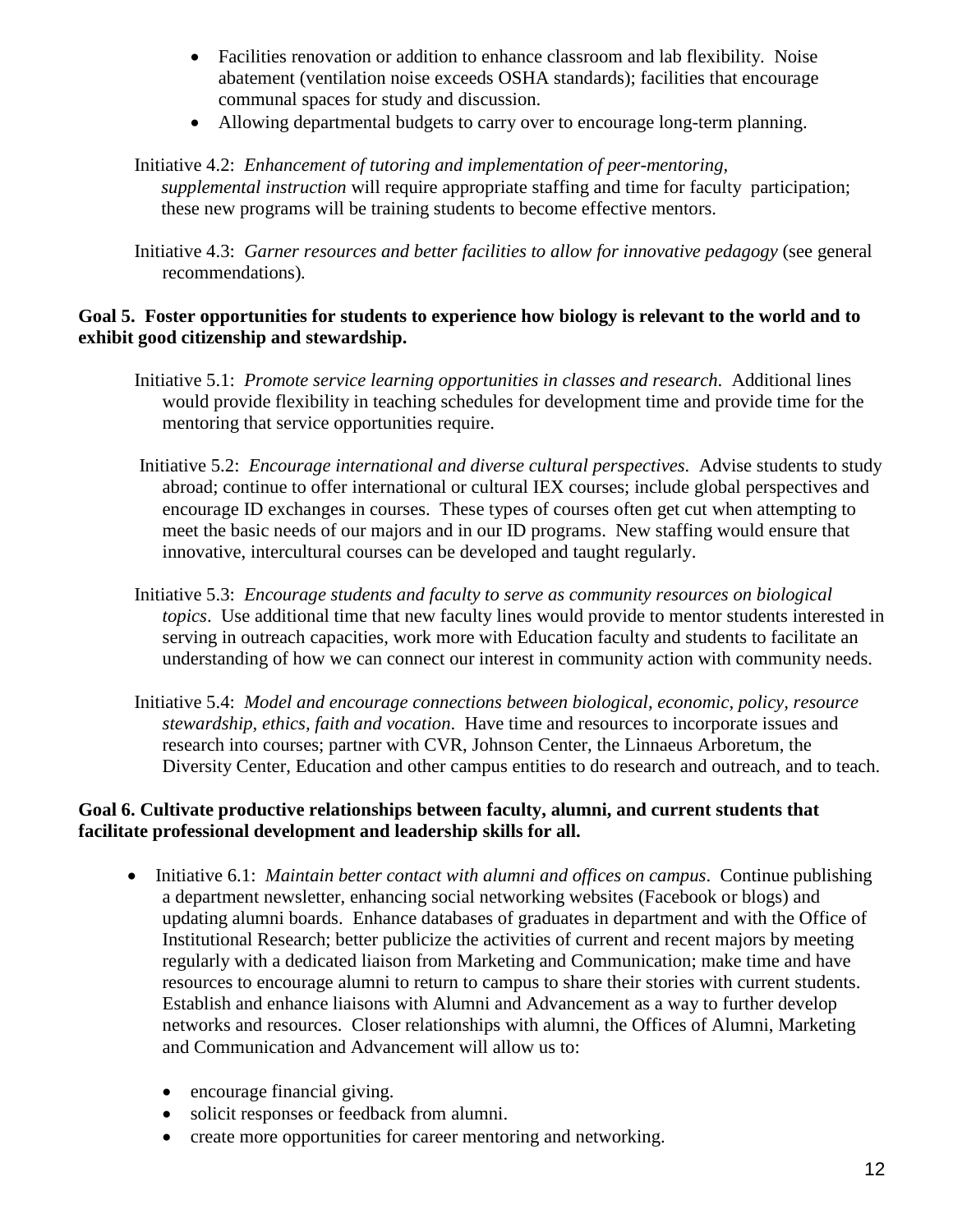- sponsor alumni advising panels that discuss applications to and experiences in graduate and professional schools, in careers and at outreach or service activities.
- continue to support alumni via post-graduation mentoring.

Initiative 6.2: *Facilitate student leadership development through effective advising of and participation in student groups and the biology honor society*.

Initative 6.3: *Establish outreach partnerships with other institutions, local schools and community groups that could provide opportunities for our students*. We will expand activities associated with the Nobel Conference by adding displays, interactive kiosks, demonstrations and experiential activities. In conjunction with the Education department and the HHMI grant we will support outreach activities with K-12 teachers during Nobel week and summer training workshops. Other connections we intend to further cultivate include the Minnesota DNR, MN Environmental Protection, MN Pollution Control Agency, Pew Midstates Consortium, Mayo Clinic and other agencies.

### **Goal 7. Ensure that all faculty members are supported as whole persons engaged in a vibrant, sustainable life as teacher-scholars.**

- Initative 7.1: *Continue to encourage faculty excellence in teaching, advising, service, leadership and scholarly endeavors which include collaborations with students, research with colleagues and the scholarship of teaching and learning, endeavors.* Fund creative ways to support and reward these multifaceted endeavors by reducing teaching loads and developing mechanisms to more effectively use faculty time. Each of the following items outlined elsewhere in our strategic plan would support our desire to engage in a vibrant sustainable life and would enhance or improve the way we allocate our time.
	- Equitable teaching loads to those throughout the College.
		- o Reduce teaching loads to 9-10 contact hours
		- o Additional and flexible FTE
	- Support effective use of faculty time.
		- o Increased technician support.
		- o Cover instrumentation repair, replacement and acquisition so faculty can actually do work instead of working on old equipment, and so faculty can write grants to support scholarship rather than write for equipment.
	- Support faculty scholarship.
		- o Rotating endowed chair and fourth year leave to increase time to write grants and publications, attend conferences, read, reflect, mentor, do outreach and develop new collaborations.
		- o Acquire and support library resources and journal databases for literature.
		- o Institutional recognition of our success and enhanced reward. For example, release time to write paper or grant renewals from funded activities.
	- Obtain AAUP salary and benefit goals as a way to recruit and retain great faculty.

### **SECTION 4: ASSESSMENT**

As a way to address all goals, we intend to establish an Alumni advisory board and use Midstates Consortium consultants to begin developing a comprehensive assessment plan.

**Goal 1 ( Ensure that all majors graduate with rich research experiences)** will be demonstrated when we see an increase in the number of students participating in and talking about independent and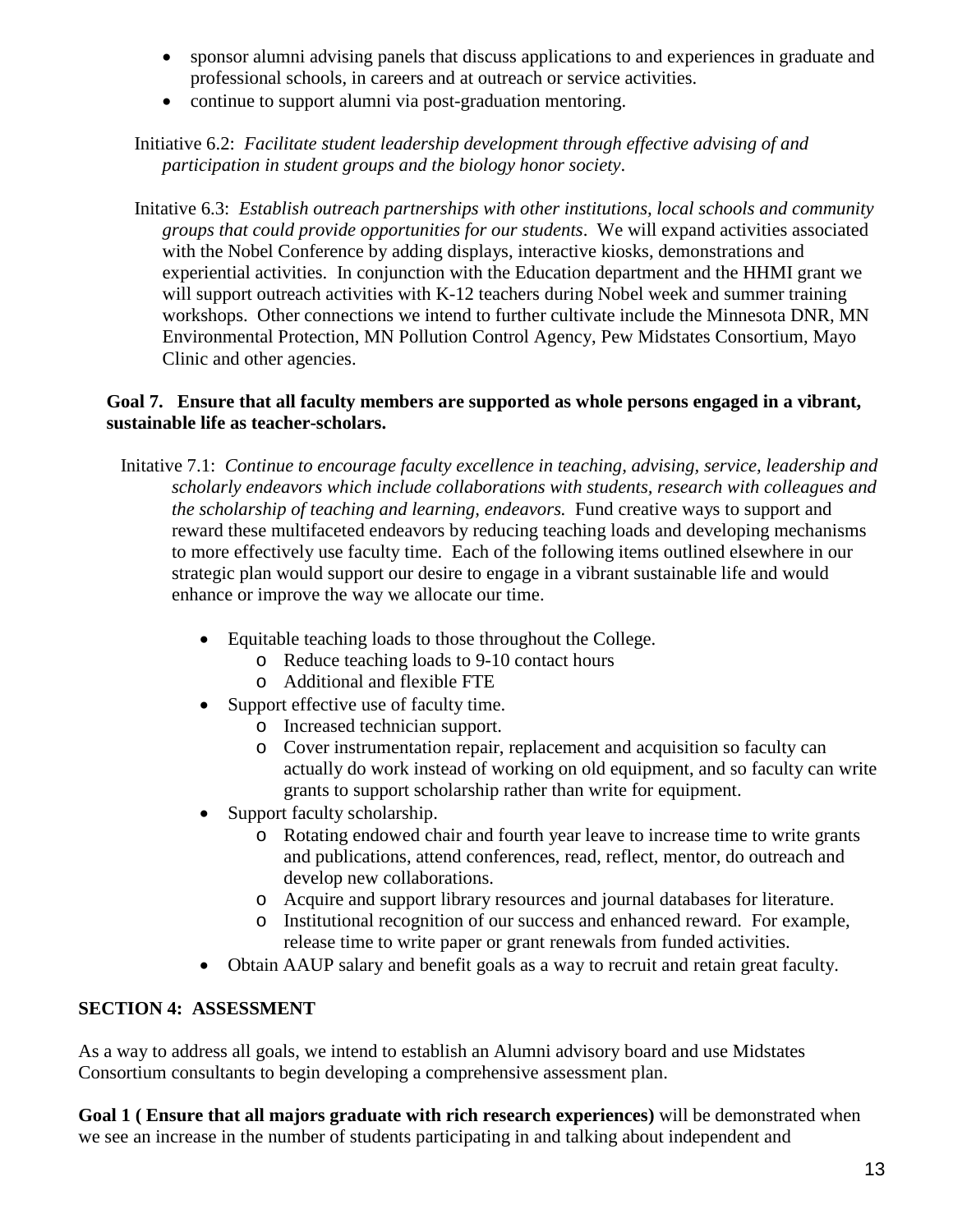collaborative research projects here and in other venues (to 100% with >50% of the experiences being offered on campus). Currently we keep track of the number of students involved in research (here and elsewhere) as well as quantify research-related outcomes (e.g. journal articles, presentations and involvement in public education) among our majors and faculty, thus we can use historical and future assessments to assess this goal. We also intend to track specific research-related learning objectives with SURe assessments. We also would see if the number of directed research and capstone courses increase from the current rate of one per four years and zero times, respectively. This goal is only possible with increased staffing and reallocated FTE so new lines would also measure success.

The success of **Goal 2 (Provide educational opportunities where students participate in cutting-edge science)** will be examined by evaluating the number of students that are admitted to competitive, high quality graduate or professional programs. We currently administer an ETS biology field exam each spring to all seniors and here we ask all our graduating seniors what their future plans entail. We also send questionnaires out to alumni and keep in close contact with our alumni so this allows us to know of new career tracks among students. We also supplement the ETS exam with a questionnaire that assesses understanding and mastery of currently employed and cutting-edge skill and techniques across all biological sciences subdivisions. We will continue to modify this instrument to assess if students understand and can perform important new techniques. We also will examine the number of alumni that gain employment in companies that are at the frontiers of science (e.g. environmental and health related technologies) through tracking methods that examine employment and post-baccalaureate studies among our majors (via the Alumni newsletter, Dept blog and Facebook). Additional funding for seminar series, rotating term positions, and technology improvements and support are also essential to reaching this goal. As a result we will see more students talking about and engaged in scientific endeavors that are at the forefront of their respective field.

**Goal 3** Gains in **interdisciplinary avenues** require sustainable, interdisciplinary programs as evidenced by higher levels of staffing, increases in budgets and instrumentation acquisition, flexibility in FTE. We currently track numbers for all students enrolled in, majoring or minoring in ID programs or courses. We have used increased resources well if we continue to see stable or increasing student demand for the ID programs, and if students are conducting more interdisciplinary research as measured by numbers of theses, publications, grants, independent study proposals and presentations (at Sigma Xi, Creative Inquiry, the Linneaus symposium or other venues). We also would see an increase in the ability to offer and sustain new courses that transcend disciplinary boundaries. We currently are sponsoring two honor's theses that are ID in nature (w/ MCS and PHI) and we would see an average number of ID honor's theses steadily increase. We would see a variety of students attending our ID seminar series that transcends disciplinary boundaries (e.g. Biology majors at biochemistry, biophysics, neuropsychology or environmental policyrelated talks). Finally our alumni will be working in interdisciplinary careers. We will acquire and compile quantitative data via the ETS surveys, senior and alumni surveys as well as through electronic or continued one-on-one methods.

**Goal 4. Ensure access by providing opportunities for** *all students* **to become interested in, learn more about and be successful in biology** via infrastructural modifications or additional faculty lines that allow us to teach innovative  $21<sup>st</sup>$  century pedagogies (rather than limited by a 1960 science building built for 1960s pedagogies). We track enrollments and grades by ethnicity in our courses, and retention among majors and supported ID programs. If we see increased retention and grades earned, especially among under-represented groups, our efforts to enhance experiences for all students are being addressed. We will work with the Diversity Center, LSAMP coordinators and via the HHMI program to track the numbers of and success of minority, non-traditional, first-generation and under-represented students. Recently we have seen a slight increase in the diversity of students retained and successful in our major (as measured by retention/completion, number of research or other projects that students are engaged in such as working for or in the Department). We will be even more successful if these numbers continue to increase. We will